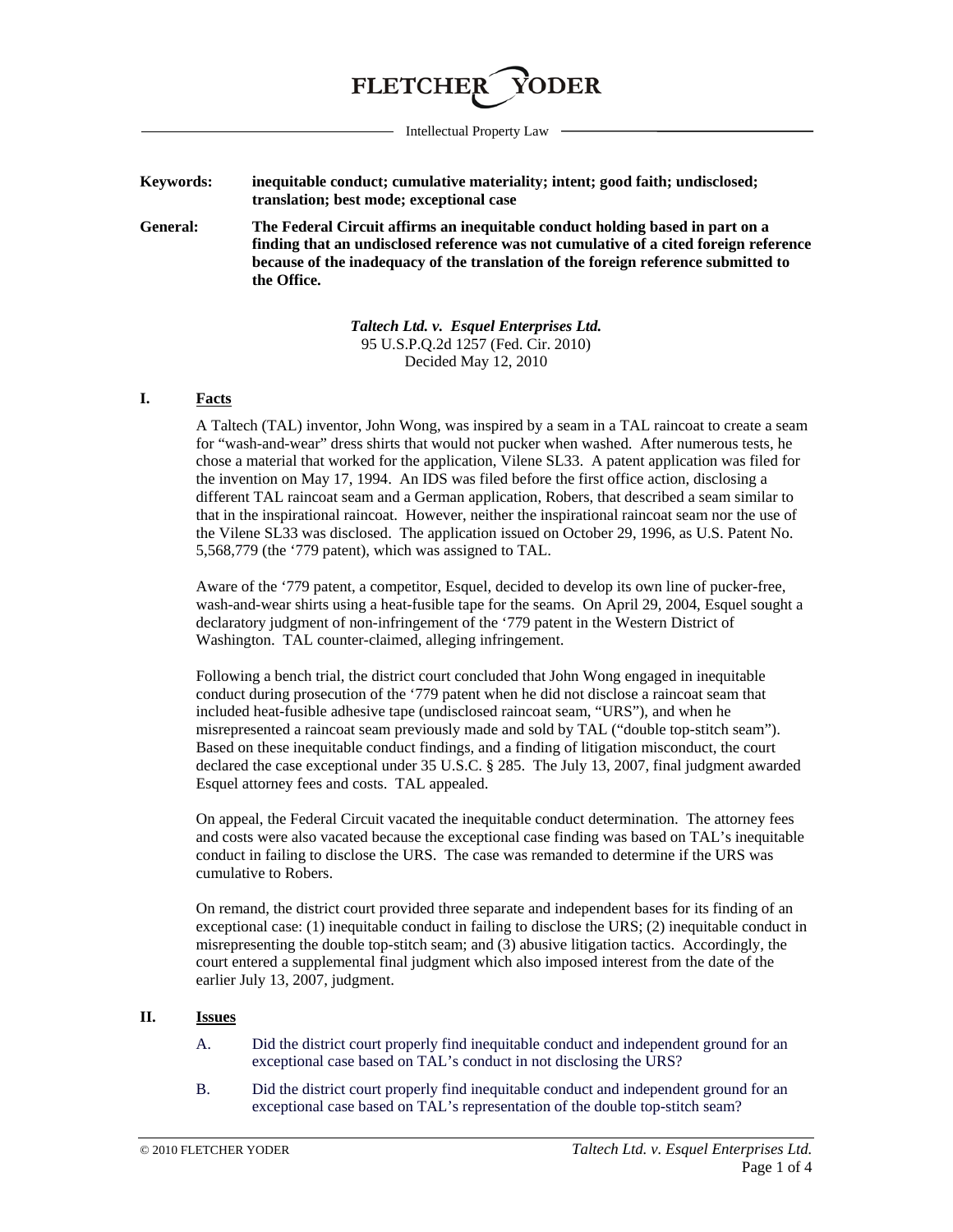- C. Did the district court properly find independent ground for an exceptional case based on abusive litigation tactics?
- D. Did the district court properly impose interest from the date of the earlier judgment?

## **III. Discussion**

A. Yes. The district court properly found inequitable conduct and independent ground for an exceptional case based on TAL's conduct in not disclosing the URS.

The URS is a handmade drawing that Wong sketched during his deposition after Esquel asked him to draw the prior art that "inspired" him to experiment in making pucker-free seams in dress shirts. The district court found that the URS met the most stringent of the materiality standards and that in not disclosing the URS, Wong's culpability is high.

TAL argued that URS is cumulative to Robers. However, the district court found the URS not cumulative to Robers because (1) TAL's translation of the German reference was inadequate to inform a patent examiner that Robers was material to patentability; (2) the URS had an armhole seam relevant to certain dependent claims, while Robers only describes a closure seam; and (3) the URS incorporated Vilene SL33, the adjudicated withheld best mode for the '779 patent, while Robers only disclosed a generic thermoplastic component.

As part of its cumulativeness inquiry, the district court considered a portion of the English translation of Robers that TAL submitted to the PTO. During litigation, Esquel submitted a different translation of the Robers patent to aid the district court in interpreting the German reference. After comparing the two translations on remand, the district court found TAL's translation inadequate. TAL's translation used the term "closure" where Esquel used the term "assembly", and TAL's translation used the term "seam" where Esquel used the term "ribbon." The term "closure" was deemed to limit Robers to seams associated with fastenings, and the term "seam" was deemed nonsensical because it resulted in a joint that is itself sewn into a joint.

TAL argued that the court erred in striking its comparison of the URS and Robers to the '779 patent claims, and that this comparison demonstrates Robers' disclosure of more claim elements than the URS. As support for this position, TAL cited legal precedent stating that when determining if uncited prior art is cumulative to art before the examiner, the trial court must compare both to the claims of the patent in suit. However, the Federal Circuit apparently distinguished these cases because they did not relate to the adequacy of the translation. The Federal Circuit concluded that the difference in translations indicated that Robers was not before the examiner for all intents and purposes, which obviated the need for comparison.

TAL argued that the court erred by not applying Robers to arm holes, which inappropriately narrowed its disclosure by focusing solely on the claims to the exclusion of a broader disclosure. However, the Federal Circuit found that the district court had not limited its focus to the claims Robers and further asserted that that TAL's arguments were based on misinterpretation of the court's position and misinterpretation of Robers. TAL also argued that the court used an improper dictionary definition of "closure." However, the Federal Circuit indicated that the alternative definition provided by TAL would not change the outcome.

TAL also asserted that the URS does not disclose an armhole, and that even if it did disclose an armhole seam, it would not have been important to the examiner because he already had references with such seams. However, the Federal Circuit concluded that the evidence supports that the URS is an armhole seam. Further, even if it is a different type of seam, it remains non-cumulative because Robers is limited to closure seams.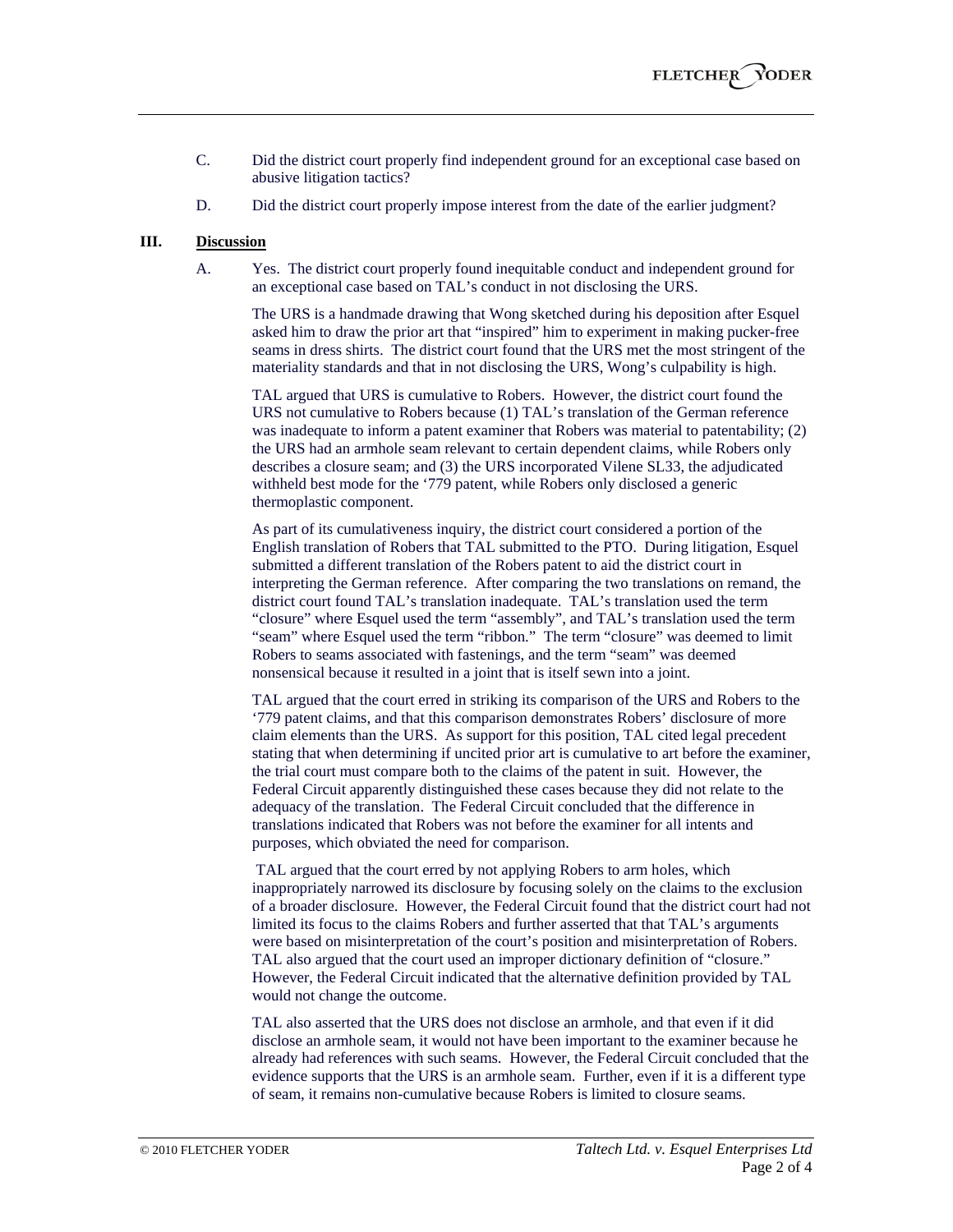With regard to the Vilene, TAL asserted that the examiner would not have been concerned with the particular adhesive. Further, TAL asserted that Robers disclosed a small genus that anticipates the species, that Robers' disclosure of a pressing temperature of 150 degrees Celsius teaches specific thermoplastics, and that the examiner had been supplied numerous other examples. However, the Federal Circuit determined that the examiner would have found the URS's Vilene SL33/armhole combination important because dependent claims include polyamide of which Vilene is an example and the specification stresses issues with pucker at armholes. With regard to TAL's other arguments, the Federal Circuit found TAL's position inconsistent with previous arguments asserting that a lack of disclosure would "confound a skilled practitioner."

B. Yes. The district court properly found inequitable conduct and independent ground for an exceptional case based on TAL's representation of the double top-stitch seam.

TAL argued that "the appearance of two top stitches protruding through the upper garment ply may be acceptable in the seams of heavy raincoats, but such a configuration is wholly inadequate for most garments, particularly dress shirts." However, TAL failed to disclose that five percent of dress shirts sold in the United States by TAL featured two top stitches in the armhole seam. Further, TAL argued that "an overlock stitch … is unacceptable in most applications, particularly shirts." However, TAL failed to disclose that five to six percent of the dress shirts sold by TAL in the early 1990s had overlock stitches.

According to the Federal Circuit, both of TAL's statements set forth above were arguments for patentability. The information that TAL failed to provide is material to patentability and not cumulative.

Additionally, the district court found that Wong represented to the examiner that he had "recently become aware" of the double top-stitch seam when it was Wong's attorney making the statement. However, the Federal Circuit concluded that the district court fully grasped the attorney's decision to be intentionally ambiguous about when Wong was aware of the prior art sales, and this misdirection is imputable to Wong.

- C. Yes. The district court relied on numerous actions taken by TAL and was deemed to be in a better position to evaluate whether or not abusive litigation tactics were used.
- D. No. Post-judgment interest may not run from a legally insufficient judgment. The July 13, 2007, judgment was insufficient because it was vacated.

## **IV. Dissent**

A. The URS is merely cumulative of Robers. The differences in the submitted translations are not evidence of intent to deceive. The art of translation is not precise. Further, for the most part, the words used have equivalent meanings. Regardless, the examiner had the figures of Robers and all of the elements present in the URS are present in Robers. Further, Robers discloses an important additional element, the top stitch. Thus, the cited reference was actually more pertinent than the URS, and the URS was clearly cumulative.

There was no evidence whatsoever that the URS was an armhole seam. Nevertheless, the district court improperly limited the URS to an armhole seam of a raincoat, instead of merely a raincoat seam.

The examiner was not concerned with a specific type of adhesive and the disclosure of Vilene or otherwise is wholly irrelevant

B. The majority fails to explain how these statements are material when the claims do not include such stitches. Additionally, such information was cumulative based on the